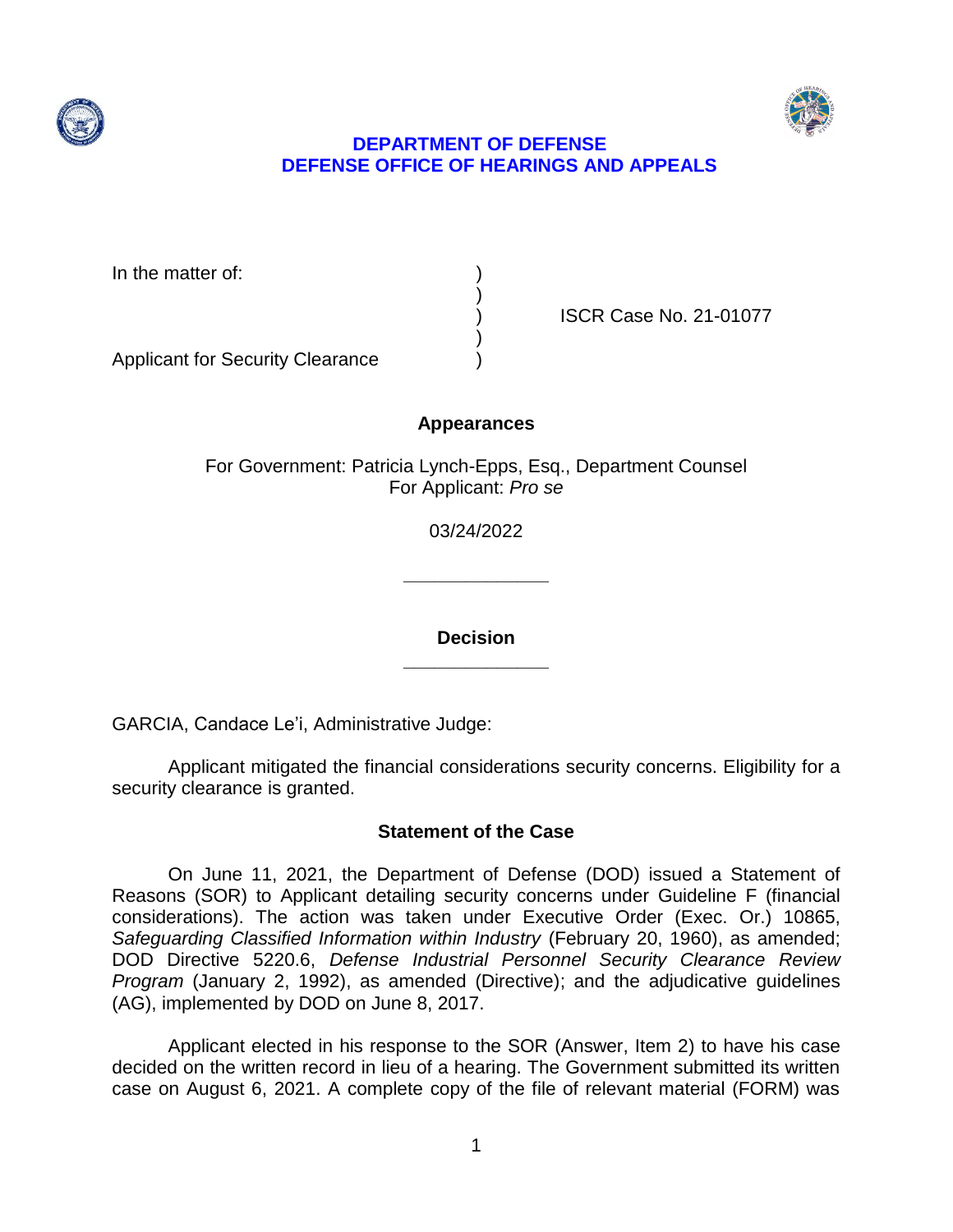provided to Applicant, who was afforded an opportunity to file objections and submit material to refute, extenuate, or mitigate the security concerns. Applicant received the FORM on August 10, 2021, and he responded to it on August 27, 2021 (FORM Response). The case was assigned to me on October 6, 2021. The Government's documents identified as Items 1 through 7 are admitted in evidence without objection.

#### **Findings of Fact**

 Applicant denied all of the SOR allegations in his Answer. He is 59 years old. He married in 1987, divorced in 1989, remarried in 1992, divorced in 2001, and remarried in 2008. He has four children--two adults and two minors. (Items 2, 3, 4)

 Applicant graduated from high school in 1982. He served in the U.S. military from 1983 to 1985, and was discharged under other than honorable conditions for testing positive for illegal drugs. He earned a bachelor's degree in 2007 and a master's degree in 2008. He worked for previous DOD contractors from January 2010 to March 2019 and September to November 2019. He was unemployed from November 2019 to January 2020. As of his February 2020 security clearance application (SCA), he worked as a program analyst for his employer, a DOD contractor, since January 2020. He was first granted a security clearance in 1983. (Items 3, 4, 7)

 2020 credit bureau report lists all of the SOR debts. Applicant's November 2020 credit bureau report lists the student loans in SOR ¶¶ 1.a to 1.h, and reflects that Applicant paid SOR ¶ 1.n in July 2020. Applicant disclosed delinquent student loans totaling \$20,000 on his 2020 SCA, and he also discussed his delinquent student loans during his April 2020 background interview. In 2014, Applicant petitioned for Chapter 7 bankruptcy and his debts of approximately \$10,000 were discharged. (Items 2, 3, 4, 5, The SOR alleged that Applicant had 13 delinquent student loans totaling \$80,254 (SOR ¶¶ 1.a - m) and a \$150 delinquent consumer debt (SOR ¶ 1.n). Applicant's April 6)

 In his SCA, interview with a background investigator, Answer, and FORM period of unemployment from November 2019 to January 2020, when he financially supported himself through unemployment benefits; and (2) being the sole wage-earner supporting his spouse and children, with an annual income of \$51,000 to \$78,000 from approximately 2017 to 2020, in a state with a high cost of living. (Items 2, 3, 4, 5, 6, Response, Applicant attributed his delinquent student loans to: (1) his three-month Form Response)

 Applicant indicated in his Answer, SCA, background interview, and Form Response that his annual income increased to \$93,000 in 2020 and then to \$110,000 in 2021. He stated that with his annual income increase, he stabilized his student loans through online credit counseling and financial budgeting. He stated that he was also actively seeking a second job to continue to resolve his financial difficulties. He provided documentation, with his Answer and FORM Response, reflecting that his student loans are current. Specifically, he has two student loans with Navient that were disbursed in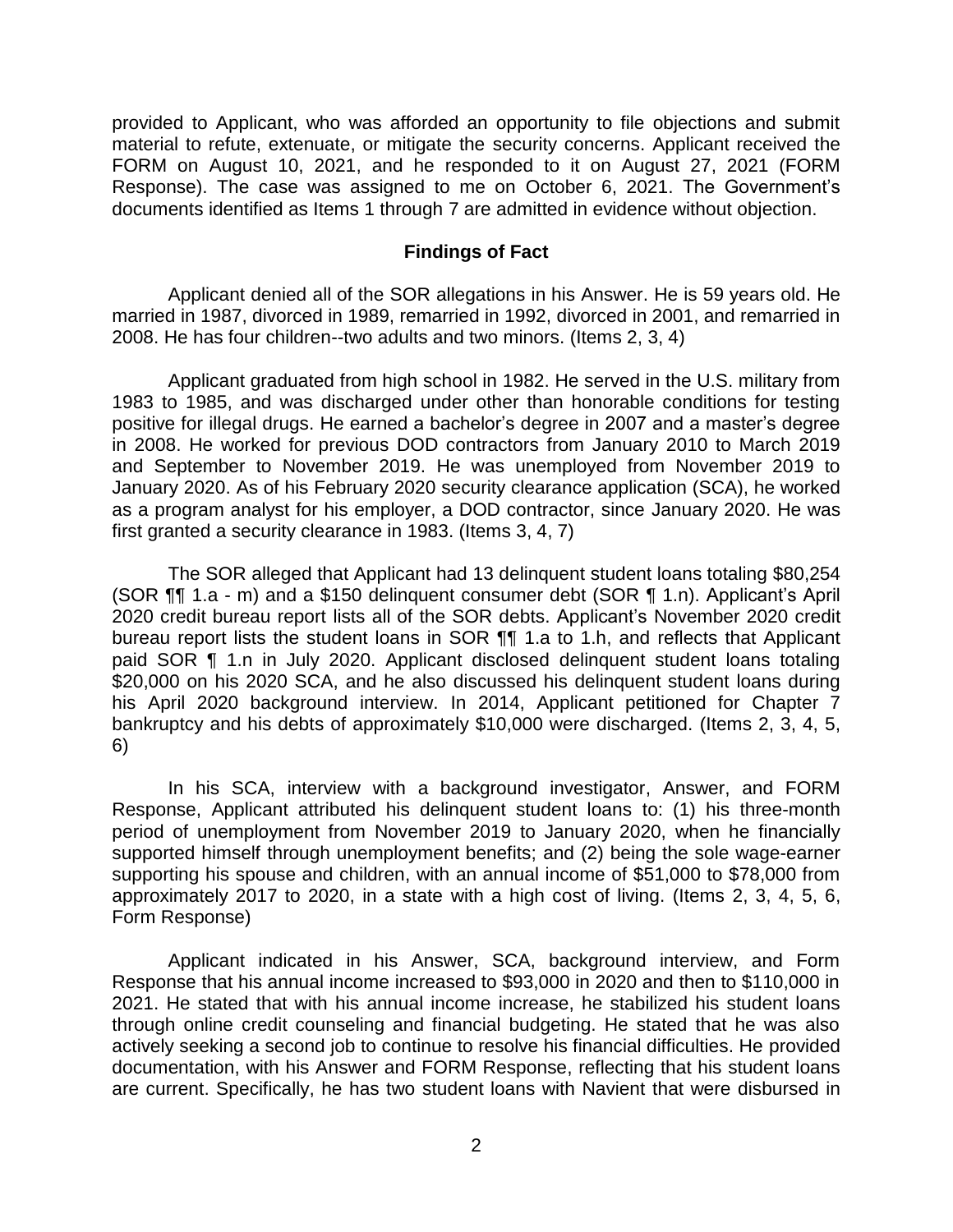July 2006 and carry a total balance of \$27,787. Both loans were in good standing as of carried a balance of \$26,767 as of August 2021, was in forbearance from April 2021 to scheduled to begin in May 2022. His student loans with the U.S. Department of Education, with a total balance of \$23,099 as of June 2021, were in rehabilitation with a monthly repayment amount of \$397, and payments were deferred during the COVID-19 pandemic. Applicant also provided documentation reflecting that he made payments toward his delinquent student loans with KHEAA and Navient from 2020 to 2021, prior June 2021, and his monthly payments were \$169. His student loan with KHESLC, which 2022, and then in a graduated extended repayment plan with monthly payments of \$127 to receiving the SOR. (Items 2, 3, 4, Form Response)

 Applicant provided a copy of his budget with his Answer. He stated in his FORM Response that he has diligently worked to improve his credit and he intends to continue to resolve his student loans and meet his financial obligations. (Items 2, 3, 4, Form Response)

#### **Policies**

 administrative judge must consider the adjudicative guidelines. In addition to brief introductory explanations for each guideline, the adjudicative guidelines list potentially disqualifying conditions and mitigating conditions, which are used in evaluating an When evaluating an applicant's suitability for a security clearance, the applicant's eligibility for access to classified information.

 These guidelines are not inflexible rules of law. Instead, recognizing the complexities of human behavior, these guidelines are applied in conjunction with the factors listed in the adjudicative process. The administrative judge's overarching adjudicative goal is a fair, impartial, and commonsense decision. According to AG  $\P$  2(a), the entire process is a conscientious scrutiny of a number of variables known as the "whole-person concept." The administrative judge must consider all available, reliable information about the person, past and present, favorable and unfavorable, in making a decision.

The protection of the national security is the paramount consideration. AG  $\P$  2(b) classified information will be resolved in favor of the national security." In reaching this decision, I have drawn only those conclusions that are reasonable, logical, and based requires that "[a]ny doubt concerning personnel being considered for access to on the evidence contained in the record.

 Under Directive ¶ E3.1.14, the Government must present evidence to establish responsible for presenting witnesses and other evidence to rebut, explain, extenuate, or mitigate facts admitted by applicant or proven by Department Counsel, and has the controverted facts alleged in the SOR. Under Directive ¶ E3.1.15, an "applicant is ultimate burden of persuasion to obtain a favorable security decision."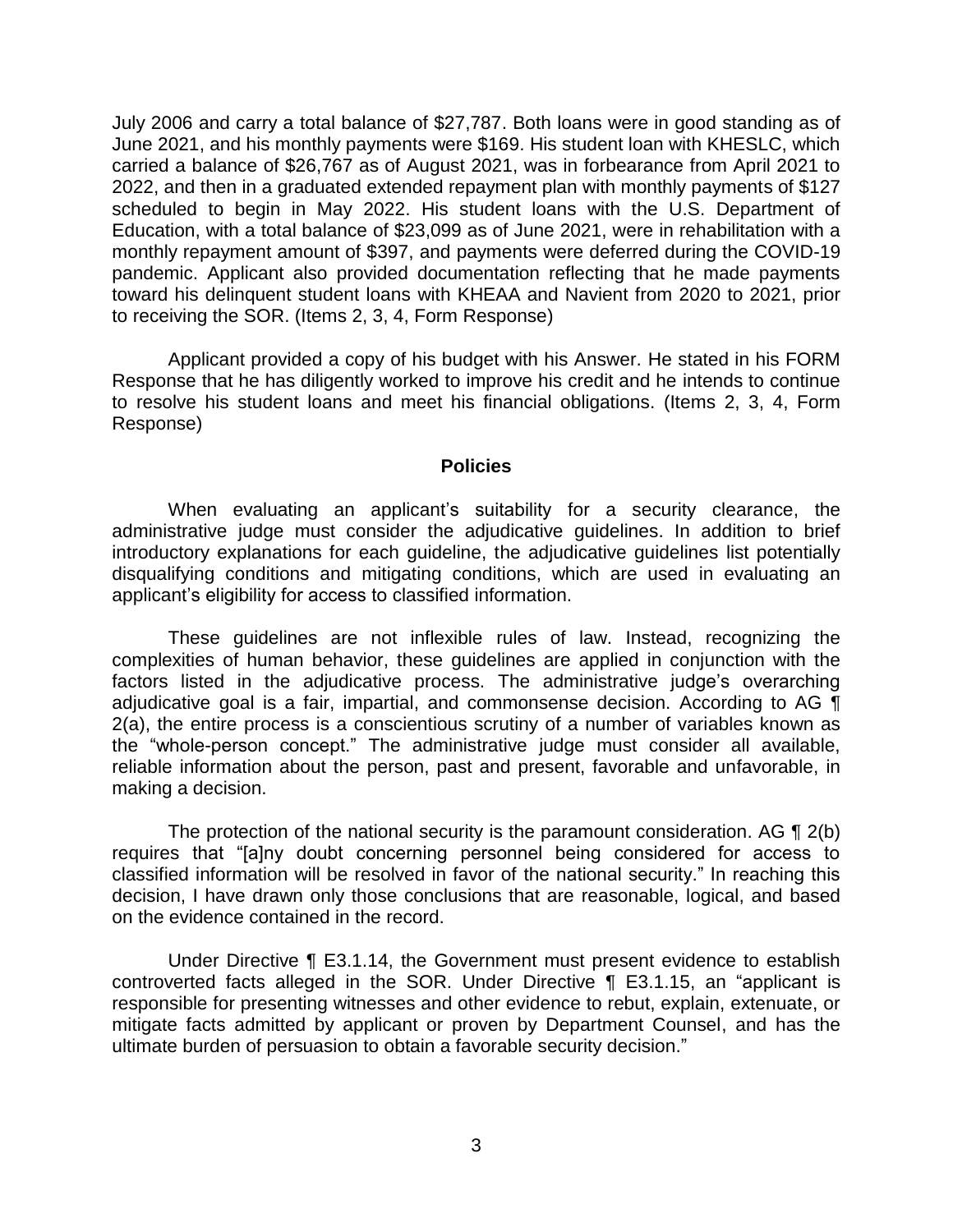A person who seeks access to classified information enters into a fiduciary relationship with the Government predicated upon trust and confidence. This relationship transcends normal duty hours and endures throughout off-duty hours. The Government reposes a high degree of trust and confidence in individuals to whom it grants access to classified information. Decisions include, by necessity, consideration of the possible risk that an applicant may deliberately or inadvertently fail to safeguard classified information. Such decisions entail a certain degree of legally permissible extrapolation as to potential, rather than actual, risk of compromise of classified information. Section 7 of Exec. Or. 10865 provides that decisions shall be "in terms of the national interest and shall in no sense be a determination as to the loyalty of the applicant concerned." *See also* Exec. Or. 12968, Section 3.1(b) (listing multiple prerequisites for access to classified or sensitive information).

# **Analysis**

# **Guideline F, Financial Considerations**

AG ¶ 18 expresses the security concern pertaining to financial considerations:

Failure to live within one's means, satisfy debts, and meet financial obligations may indicate poor self-control, lack of judgment, or unwillingness to abide by rules and regulations, all of which can raise questions about an individual's reliability, trustworthiness, and ability to protect classified or sensitive information. Financial distress can also be caused or exacerbated by, and thus can be a possible indicator of, other issues of personnel security concern such as excessive gambling, mental health conditions, substance misuse, or alcohol abuse or dependence. An individual who is financially overextended is at greater risk of having to engage in illegal or otherwise questionable acts to generate funds. Affluence that cannot be explained by known sources of income is also a security concern insofar as it may result from criminal activity, including espionage.

AG ¶ 19 describes conditions that could raise a security concern and may be disqualifying. AG ¶ 19(a), an "inability to satisfy debts" and AG ¶ 19(c), "a history of not meeting financial obligations" apply. Applicant was unable to pay his student loans and consumer debt.

 I have considered all of the mitigating conditions under AG ¶ 20 and find the following relevant:

(a) the behavior happened so long ago, was so infrequent, or occurred under such circumstances that it is unlikely to recur and does not cast doubt on the individual's current reliability, trustworthiness, or good judgment;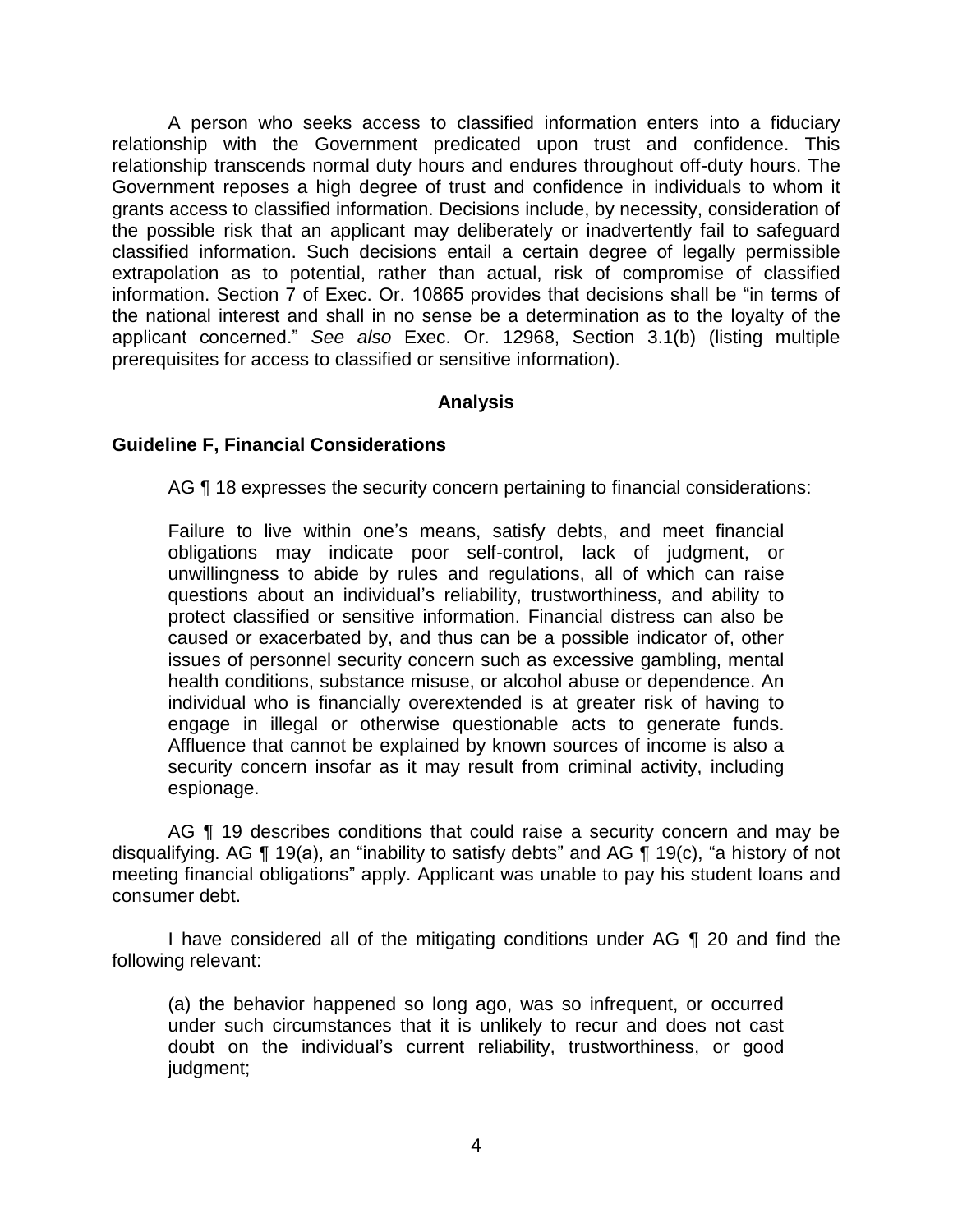(b) the conditions that resulted in the financial problem were largely beyond the person's control (e.g., loss of employment, a business downturn, unexpected medical emergency, a death, divorce or separation, clear victimization by predatory lending practices, or identity theft), and the individual acted responsibly under the circumstances;

(c) the individual has received or is receiving financial counseling for the problem from a legitimate and credible source, such as a non-profit credit counseling service, and there are clear indications that the problem is being resolved or is under control; and

(d) the individual initiated and is adhering to a good-faith effort to repay overdue creditors or otherwise resolve debts.

financial problems. For the full application of AG  $\parallel$  20(b), Applicant must provide evidence that he acted responsibly under his circumstances. Applicant paid his consumer debt and he provided documentation to corroborate his claims of payment Conditions beyond Applicant's control, as previously discussed, contributed to his toward his delinquent student loans. AG ¶¶ 20(a) 20(b), 20(c), and 20(d) are established.

#### **Whole-Person Concept**

 Under the whole-person concept, the administrative judge must evaluate an applicant's eligibility for a security clearance by considering the totality of the applicant's conduct and all the circumstances. The administrative judge should consider the nine adjudicative process factors listed at AG ¶ 2(d):

(1) the nature, extent, and seriousness of the conduct; (2) the circumstances surrounding the conduct, to include knowledgeable participation; (3) the frequency and recency of the conduct; (4) the individual's age and maturity at the time of the conduct; (5) the extent to which participation is voluntary; (6) the presence or absence of rehabilitation and other permanent behavioral changes; (7) the motivation for the conduct; (8) the potential for pressure, coercion, exploitation, or duress; and (9) the likelihood of continuation or recurrence.

Under AG  $\P$  2(c), the ultimate determination of whether to grant eligibility for a security clearance must be an overall commonsense judgment based upon careful consideration of the guidelines and the whole-person concept. I considered the potentially disqualifying and mitigating conditions in light of all the facts and circumstances surrounding this case. Overall, the record evidence leaves me without questions and doubts about Applicant's eligibility and suitability for a security clearance. For all these reasons, I conclude that Applicant has mitigated the financial considerations security concerns.